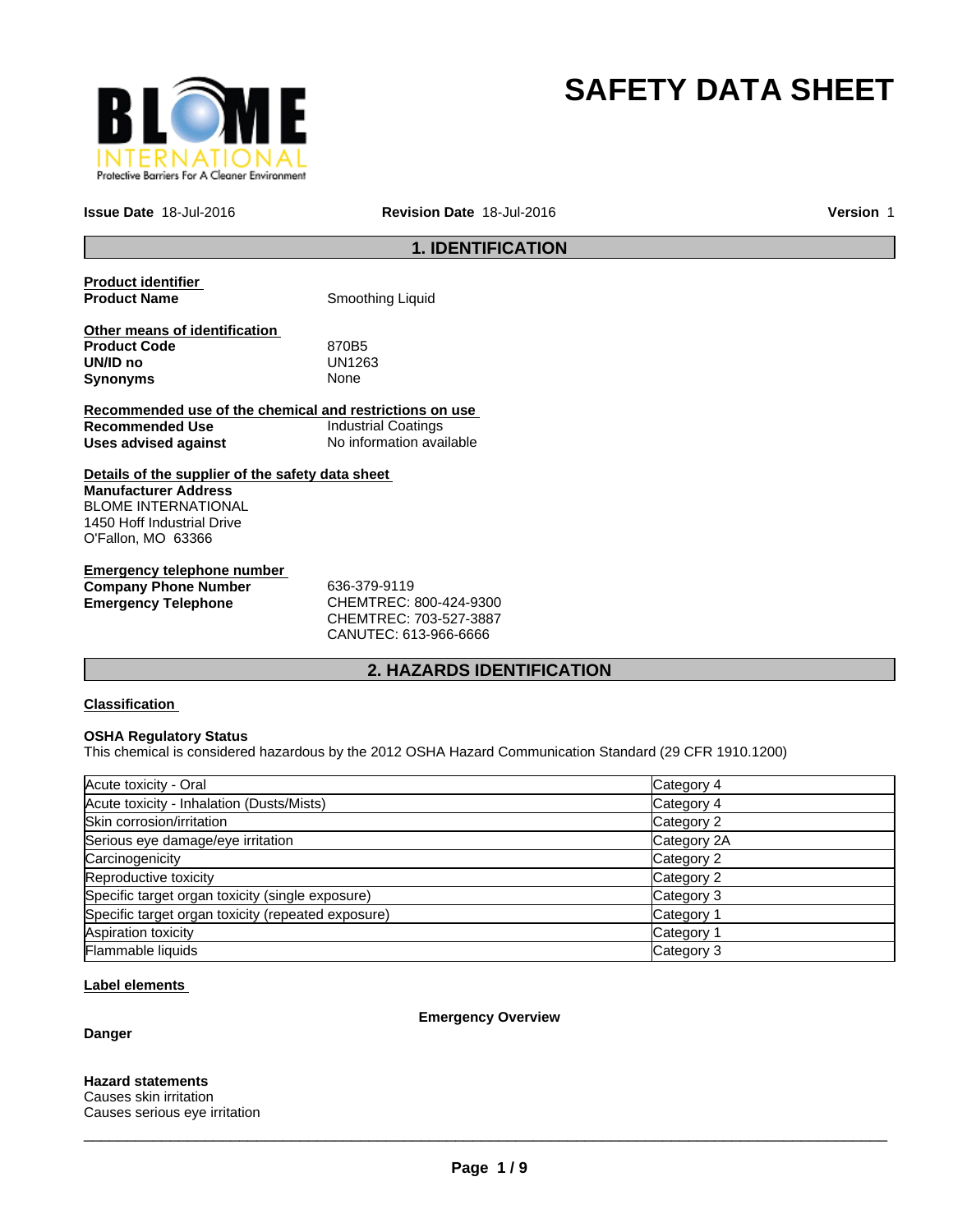Flammable liquid and vapor Suspected of causing cancer Suspected of damaging fertility or the unborn child May cause respiratory irritation. May cause drowsiness or dizziness Causes damage to organs through prolonged or repeated exposure May be fatal if swallowed and enters airways



**Appearance** Liquid **Physical state** liquid **Odor** Strong Aromatic

 $\overline{\phantom{a}}$  ,  $\overline{\phantom{a}}$  ,  $\overline{\phantom{a}}$  ,  $\overline{\phantom{a}}$  ,  $\overline{\phantom{a}}$  ,  $\overline{\phantom{a}}$  ,  $\overline{\phantom{a}}$  ,  $\overline{\phantom{a}}$  ,  $\overline{\phantom{a}}$  ,  $\overline{\phantom{a}}$  ,  $\overline{\phantom{a}}$  ,  $\overline{\phantom{a}}$  ,  $\overline{\phantom{a}}$  ,  $\overline{\phantom{a}}$  ,  $\overline{\phantom{a}}$  ,  $\overline{\phantom{a}}$ 

# **Precautionary Statements - Prevention**

Obtain special instructions before use Do not handle until all safety precautions have been read and understood Use personal protective equipment as required Wash face, hands and any exposed skin thoroughly after handling Do not eat, drink or smoke when using this product Use only outdoors or in a well-ventilated area Do not breathe dust/fume/gas/mist/vapors/spray Keep away from heat/sparks/open flames/hot surfaces. - No smoking Keep container tightly closed Ground/bond container and receiving equipment Use explosion-proof electrical/ ventilating / lighting/ mixing / equipment Use only non-sparking tools Take precautionary measures against static discharge Keep cool

# **Precautionary Statements - Response**

IF exposed or concerned: Get medical advice/attention IF IN EYES: Rinse cautiously with water for several minutes. Remove contact lenses, if present and easy to do. Continue rinsing If eye irritation persists: Get medical advice/attention If skin irritation occurs: Get medical advice/attention IF ON SKIN (or hair): Remove/Take off immediately all contaminated clothing. Rinse skin with water/shower Wash contaminated clothing before reuse IF INHALED: Remove victim to fresh air and keep at rest in a position comfortable for breathing Rinse mouth IF SWALLOWED: Immediately call a POISON CENTER or doctor/physician Do NOT induce vomiting In case of fire: Use CO2, dry chemical, or foam for extinction

# **Precautionary Statements - Storage**

Store locked up Store in a well-ventilated place. Keep container tightly closed

#### **Precautionary Statements - Disposal**

Dispose of contents/container to an approved waste disposal plant

#### **Hazards not otherwise classified (HNOC)**

#### Not applicable

#### **Other Information**

Very toxic to aquatic life with long lasting effects. Very toxic to aquatic life.

#### **Unknown acute toxicity**

0% of the mixture consists of ingredient(s) of unknown toxicity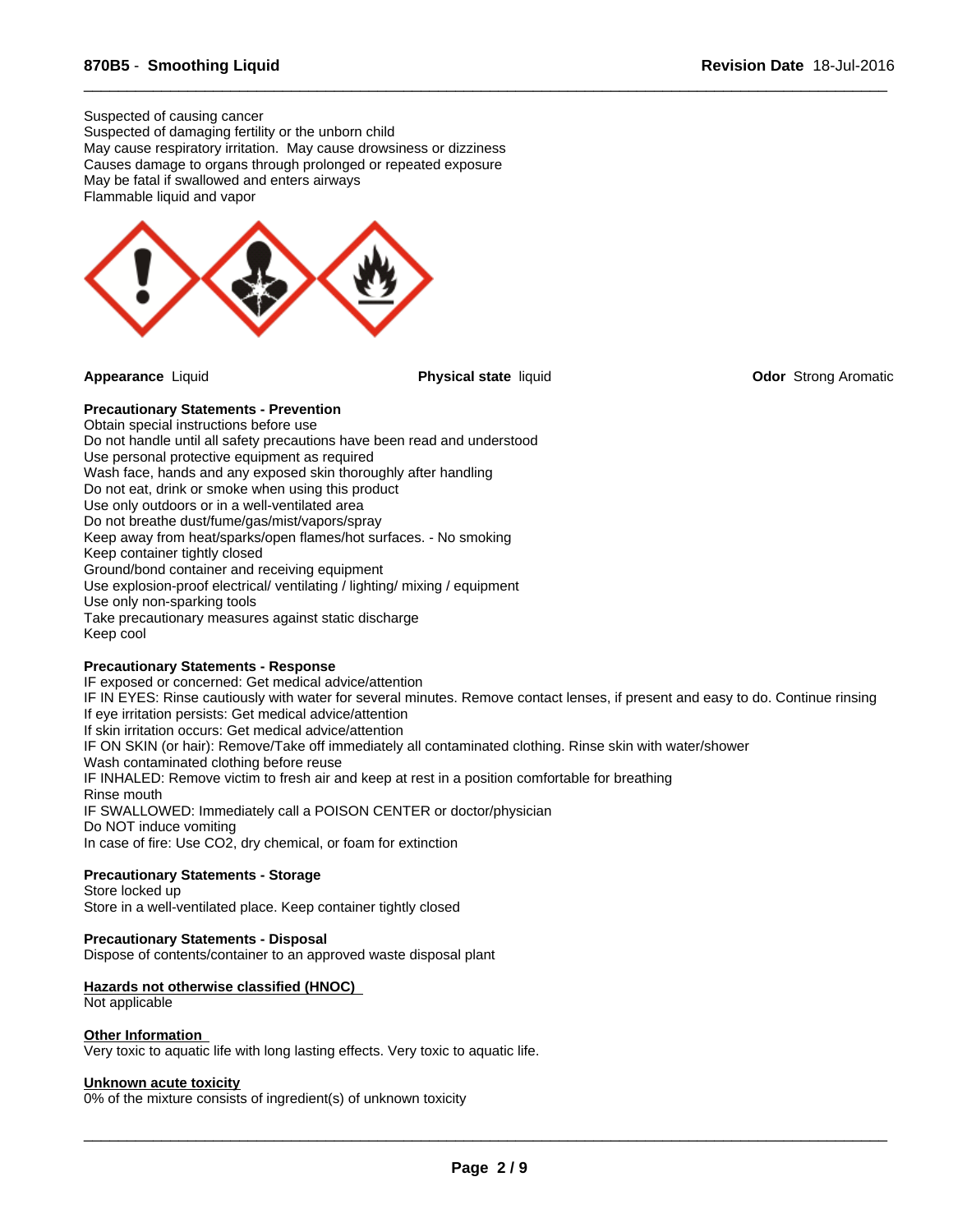# **3. COMPOSITION/INFORMATION ON INGREDIENTS**

 $\overline{\phantom{a}}$  ,  $\overline{\phantom{a}}$  ,  $\overline{\phantom{a}}$  ,  $\overline{\phantom{a}}$  ,  $\overline{\phantom{a}}$  ,  $\overline{\phantom{a}}$  ,  $\overline{\phantom{a}}$  ,  $\overline{\phantom{a}}$  ,  $\overline{\phantom{a}}$  ,  $\overline{\phantom{a}}$  ,  $\overline{\phantom{a}}$  ,  $\overline{\phantom{a}}$  ,  $\overline{\phantom{a}}$  ,  $\overline{\phantom{a}}$  ,  $\overline{\phantom{a}}$  ,  $\overline{\phantom{a}}$ 

#### **Substance**

Not applicable

#### **Mixture**

| <b>Chemical Name</b>                                                                           | <b>CAS No</b>                       | Weight-%  |  |  |
|------------------------------------------------------------------------------------------------|-------------------------------------|-----------|--|--|
| Stvrene                                                                                        | $\sim$ $\sim$<br>۸۵<br>س-∠4⊶"<br>υυ | 100<br>60 |  |  |
| ) of composition has been withheld as a trade secret.<br>*The exact percentage (concentration) |                                     |           |  |  |

| <b>4. FIRST AID MEASURES</b>                                |                                                                                                                                                                                                                                                |  |  |
|-------------------------------------------------------------|------------------------------------------------------------------------------------------------------------------------------------------------------------------------------------------------------------------------------------------------|--|--|
| <b>Description of first aid measures</b>                    |                                                                                                                                                                                                                                                |  |  |
| <b>General advice</b>                                       | In case of accident or unwellness, seek medical advice immediately (show directions for<br>use or safety data sheet if possible). If symptoms persist, call a physician.                                                                       |  |  |
| Eye contact                                                 | Immediately flush with plenty of water. After initial flushing, remove any contact lenses and<br>continue flushing for at least 15 minutes. Keep eye wide open while rinsing. If symptoms<br>persist, call a physician.                        |  |  |
| <b>Skin contact</b>                                         | Wash off immediately with soap and plenty of water while removing all contaminated<br>clothes and shoes. Wash contaminated clothing before reuse. If skin irritation persists, call<br>a physician.                                            |  |  |
| <b>Inhalation</b>                                           | Remove to fresh air. Call a physician. If breathing is irregular or stopped, administer<br>artificial respiration. Avoid direct contact with skin. Use barrier to give mouth-to-mouth<br>resuscitation. If symptoms persist, call a physician. |  |  |
| Ingestion                                                   | Call a physician or poison control center immediately. Do not induce vomiting without<br>medical advice. Rinse mouth. Never give anything by mouth to an unconscious person.                                                                   |  |  |
| Self-protection of the first aider                          | Remove all sources of ignition. Use personal protective equipment as required.                                                                                                                                                                 |  |  |
| Most important symptoms and effects, both acute and delayed |                                                                                                                                                                                                                                                |  |  |
| <b>Symptoms</b>                                             | May cause redness and tearing of the eyes. Coughing and/ or wheezing. May cause skin<br>irritation. Drowsiness. Dizziness.                                                                                                                     |  |  |
|                                                             | Indication of any immediate medical attention and special treatment needed                                                                                                                                                                     |  |  |
| Note to physicians                                          | Treat symptomatically.                                                                                                                                                                                                                         |  |  |

# **5. FIRE-FIGHTING MEASURES**

# **Suitable extinguishing media**

Use extinguishing measures that are appropriate to local circumstances and the surrounding environment. Dry chemical, CO2, sand, earth, water spray or regular foam.

**Unsuitable extinguishing media** Do not use a solid water stream as it may scatter and spread fire.

#### **Specific hazards arising from the chemical** Flammable. Thermal decomposition can lead to release of irritating and toxic gases and vapors.

**Hazardous combustion products**Carbon monoxide. Carbon dioxide (CO2).

#### **Explosion data Sensitivity to Mechanical Impact** None. **Sensitivity to Static Discharge** May be ignited by heat, sparks or flames.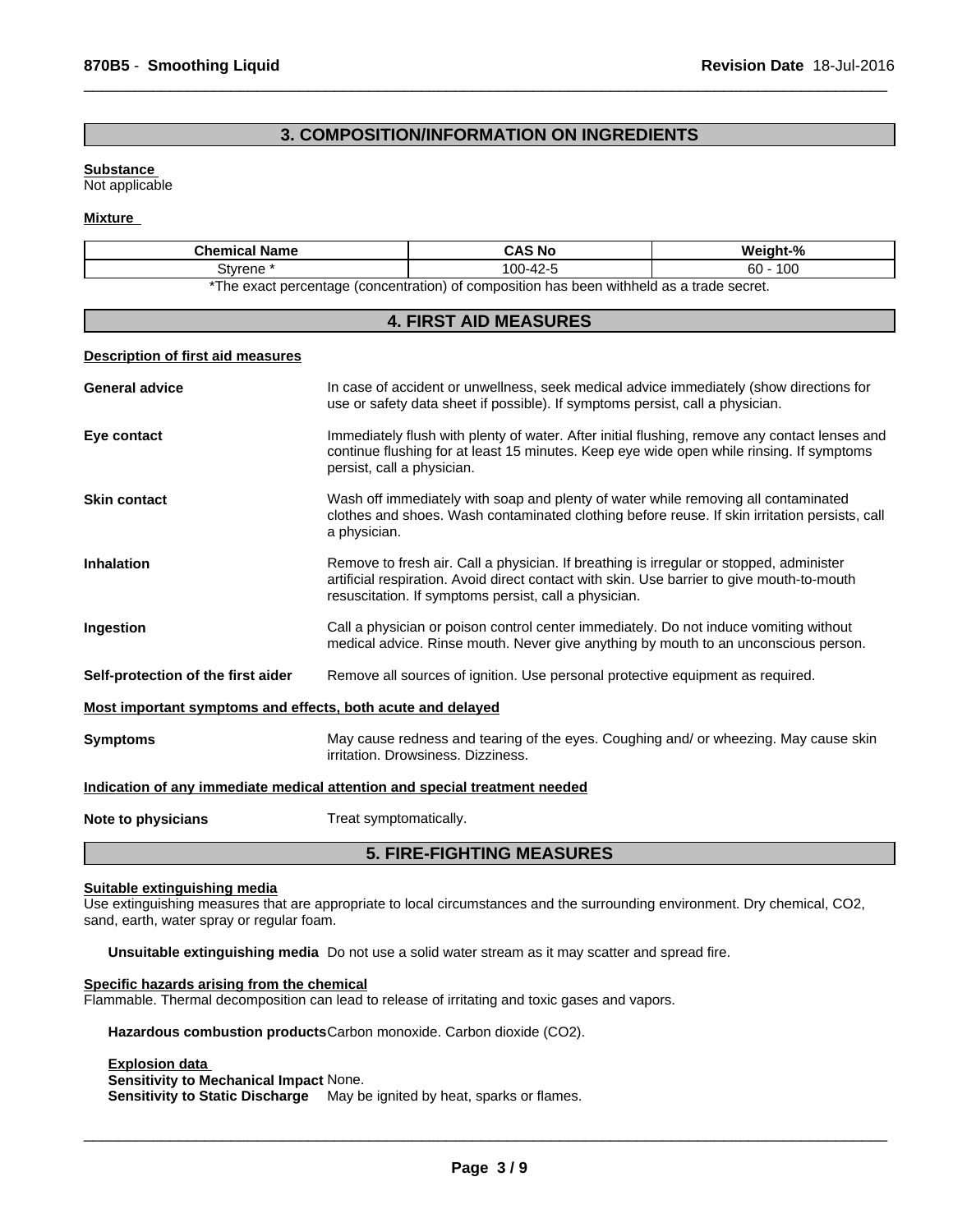#### **Protective equipment and precautions for firefighters**

As in any fire, wear self-contained breathing apparatus pressure-demand, MSHA/NIOSH (approved or equivalent) and full protective gear. Burning produces heavy smoke. Avoid runoff to waterways and sewers.

# **6. ACCIDENTAL RELEASE MEASURES**

 $\overline{\phantom{a}}$  ,  $\overline{\phantom{a}}$  ,  $\overline{\phantom{a}}$  ,  $\overline{\phantom{a}}$  ,  $\overline{\phantom{a}}$  ,  $\overline{\phantom{a}}$  ,  $\overline{\phantom{a}}$  ,  $\overline{\phantom{a}}$  ,  $\overline{\phantom{a}}$  ,  $\overline{\phantom{a}}$  ,  $\overline{\phantom{a}}$  ,  $\overline{\phantom{a}}$  ,  $\overline{\phantom{a}}$  ,  $\overline{\phantom{a}}$  ,  $\overline{\phantom{a}}$  ,  $\overline{\phantom{a}}$ 

|                                                      | Personal precautions, protective equipment and emergency procedures                                                                                                                                                               |
|------------------------------------------------------|-----------------------------------------------------------------------------------------------------------------------------------------------------------------------------------------------------------------------------------|
| <b>Personal precautions</b>                          | Remove all sources of ignition. Evacuate personnel to safe areas. Ensure adequate<br>ventilation, especially in confined areas. Use personal protective equipment as required.<br>Keep people away from and upwind of spill/leak. |
| <b>Environmental precautions</b>                     |                                                                                                                                                                                                                                   |
| <b>Environmental precautions</b>                     | Prevent further leakage or spillage if safe to do so. Prevent product from entering drains. Do<br>not flush into surface water or sanitary sewer system.                                                                          |
| Methods and material for containment and cleaning up |                                                                                                                                                                                                                                   |
| <b>Methods for containment</b>                       | Prevent further leakage or spillage if safe to do so.                                                                                                                                                                             |
| Methods for cleaning up                              | Dam up. Soak up with inert absorbent material. Pick up and transfer to properly labeled<br>containers.                                                                                                                            |

# **7. HANDLING AND STORAGE**

## **Precautions for safe handling**

**Advice on safe handling** Ensure adequate ventilation, especially in confined areas. Keep away from heat, sparks, flame and other sources of ignition (i.e., pilot lights, electric motors and static electricity). Take precautionary measures against static discharges. Use spark-proof tools and explosion-proof equipment. Use with local exhaust ventilation. Use personal protective equipment as required. Do not breathe dust/fume/gas/mist/vapors/spray.

#### **Conditions for safe storage, including any incompatibilities**

**Storage Conditions** Keep tightly closed in a dry and cool place. Keep in properly labeled containers. Keep away from heat, sparks, flame and other sources of ignition (i.e., pilot lights, electric motors and static electricity). Keep containers tightly closed in a cool, well-ventilated place.

**Incompatible materials** Strong acids. Strong bases. Strong oxidizing agents.

# **8. EXPOSURE CONTROLS/PERSONAL PROTECTION**

#### **Control parameters**

# **Exposure Guidelines** .

| Chemical Name | <b>ACGIH TLV</b> | <b>OSHA PEL</b>  | <b>NIOSH IDLH</b>          |
|---------------|------------------|------------------|----------------------------|
| Styrene       | STEL: 40 ppm     | TWA: 100 ppm     | IDLH: 700 ppm              |
| 100-42-5      | TWA: 20 ppm      | Ceiling: 200 ppm | TWA: 50 ppm                |
|               |                  |                  | TWA: $215 \text{ mg/m}^3$  |
|               |                  |                  | STEL: 100 ppm              |
|               |                  |                  | STEL: $425 \text{ mg/m}^3$ |

*NIOSH IDLH Immediately Dangerous to Life or Health*

#### **Appropriate engineering controls**

#### **Engineering Controls** Showers

Eyewash stations Ventilation systems.

# **Individual protection measures, such as personal protective equipment**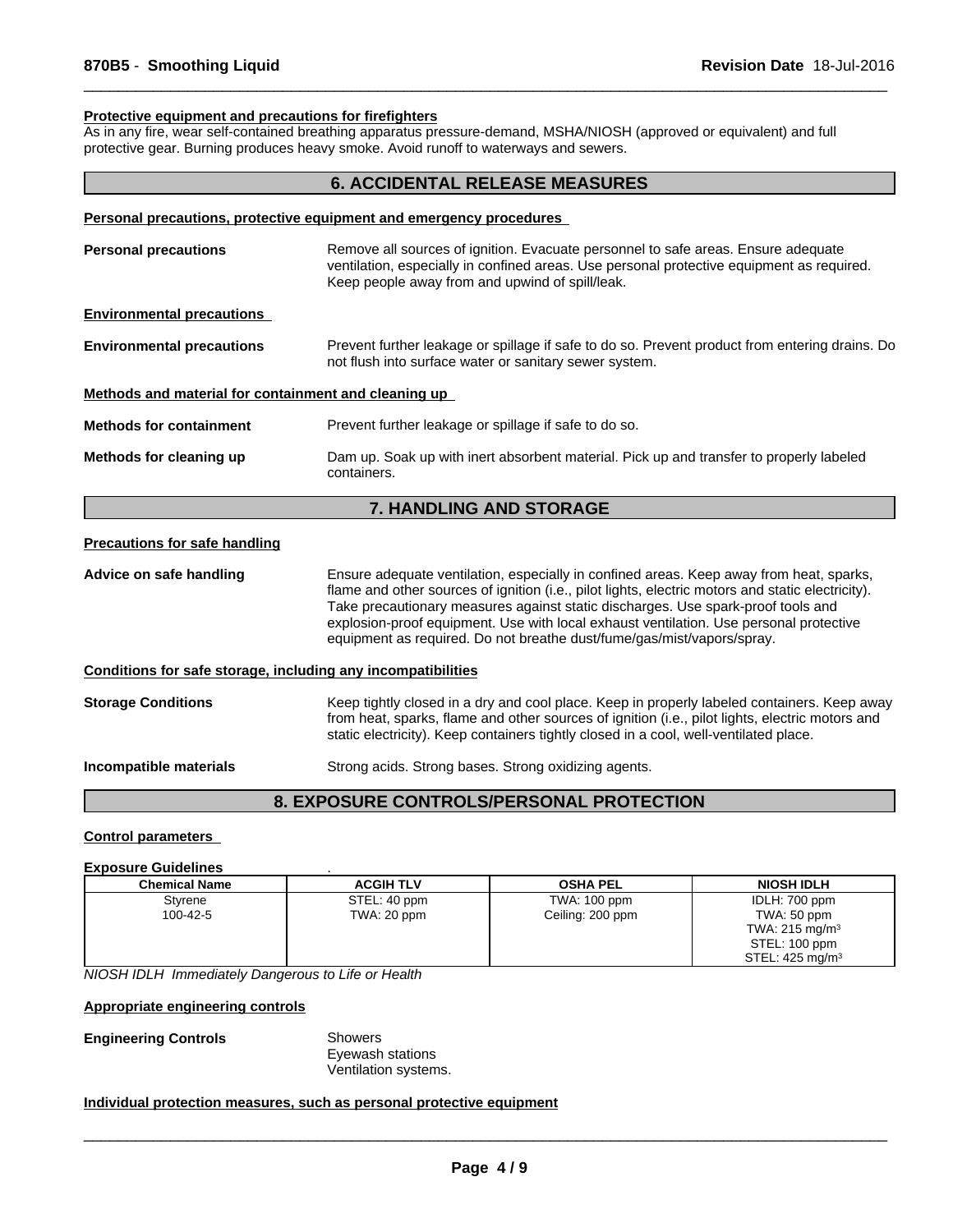| <b>Eye/face protection</b>            | Wear safety glasses with side shields (or goggles).                                                                                                                                                                                                                                                                              |
|---------------------------------------|----------------------------------------------------------------------------------------------------------------------------------------------------------------------------------------------------------------------------------------------------------------------------------------------------------------------------------|
| Skin and body protection              | Wear protective gloves and protective clothing.                                                                                                                                                                                                                                                                                  |
| <b>Respiratory protection</b>         | If exposure limits are exceeded or irritation is experienced, NIOSH/MSHA approved<br>respiratory protection should be worn. Positive-pressure supplied air respirators may be<br>required for high airborne contaminant concentrations. Respiratory protection must be<br>provided in accordance with current local regulations. |
| <b>General Hygiene Considerations</b> | Handle in accordance with good industrial hygiene and safety practice. When using do not<br>eat, drink or smoke. Regular cleaning of equipment, work area and clothing is<br>recommended.                                                                                                                                        |

 $\overline{\phantom{a}}$  ,  $\overline{\phantom{a}}$  ,  $\overline{\phantom{a}}$  ,  $\overline{\phantom{a}}$  ,  $\overline{\phantom{a}}$  ,  $\overline{\phantom{a}}$  ,  $\overline{\phantom{a}}$  ,  $\overline{\phantom{a}}$  ,  $\overline{\phantom{a}}$  ,  $\overline{\phantom{a}}$  ,  $\overline{\phantom{a}}$  ,  $\overline{\phantom{a}}$  ,  $\overline{\phantom{a}}$  ,  $\overline{\phantom{a}}$  ,  $\overline{\phantom{a}}$  ,  $\overline{\phantom{a}}$ 

# **9. PHYSICAL AND CHEMICAL PROPERTIES**

# **Information on basic physical and chemical properties**

| <b>Physical state</b>            | liquid                   |                                  |                        |
|----------------------------------|--------------------------|----------------------------------|------------------------|
| Appearance                       | Liquid                   | Odor                             | <b>Strong Aromatic</b> |
| Color                            | colorless                | <b>Odor threshold</b>            | $<$ 1 ppm              |
| <b>Property</b>                  | <b>Values</b>            | Remarks • Method                 |                        |
| рH                               | No information available |                                  |                        |
| Melting point / freezing point   | No information available |                                  |                        |
| Boiling point / boiling range    | 115 °C / 239 °F          |                                  |                        |
| <b>Flash point</b>               | 27 °C / 80 °F            | Pensky-Martens Closed Cup (PMCC) |                        |
| <b>Evaporation rate</b>          | 1                        |                                  |                        |
| Flammability (solid, gas)        | No information available |                                  |                        |
| <b>Flammability Limit in Air</b> |                          |                                  |                        |
| <b>Upper flammability limit:</b> | 1.1%                     |                                  |                        |
| Lower flammability limit:        | 6.6%                     |                                  |                        |
| Vapor pressure                   | 0.57 kPa                 | @ 20 °C                          |                        |
| Vapor density                    | >1                       |                                  |                        |
| <b>Relative density</b>          | $-0.9$                   |                                  |                        |
| <b>Water solubility</b>          | Insoluble in water       |                                  |                        |
| Solubility in other solvents     | No information available |                                  |                        |
| <b>Partition coefficient</b>     | No information available |                                  |                        |
| <b>Autoignition temperature</b>  | No information available |                                  |                        |
| <b>Decomposition temperature</b> | No information available |                                  |                        |
| <b>Kinematic viscosity</b>       | $< 20$ mm $2/s$          | @ 40 °C                          |                        |
| <b>Dynamic viscosity</b>         | No information available |                                  |                        |
| <b>Explosive properties</b>      | Not an explosive         |                                  |                        |
| <b>Oxidizing properties</b>      | Not applicable           |                                  |                        |
| <b>Other Information</b>         |                          |                                  |                        |
| <b>Softening point</b>           | No information available |                                  |                        |
| <b>Molecular weight</b>          | No information available |                                  |                        |
| <b>VOC Content (%)</b>           | No information available |                                  |                        |
| <b>Density</b>                   | No information available |                                  |                        |
| <b>Bulk density</b>              | No information available |                                  |                        |
|                                  |                          |                                  |                        |

**10. STABILITY AND REACTIVITY**

**Reactivity**  No data available

**Chemical stability** Stable under recommended storage conditions. **Possibility of Hazardous Reactions** None under normal processing.<br>Hazardous polymerization

Hazardous polymerization may occur.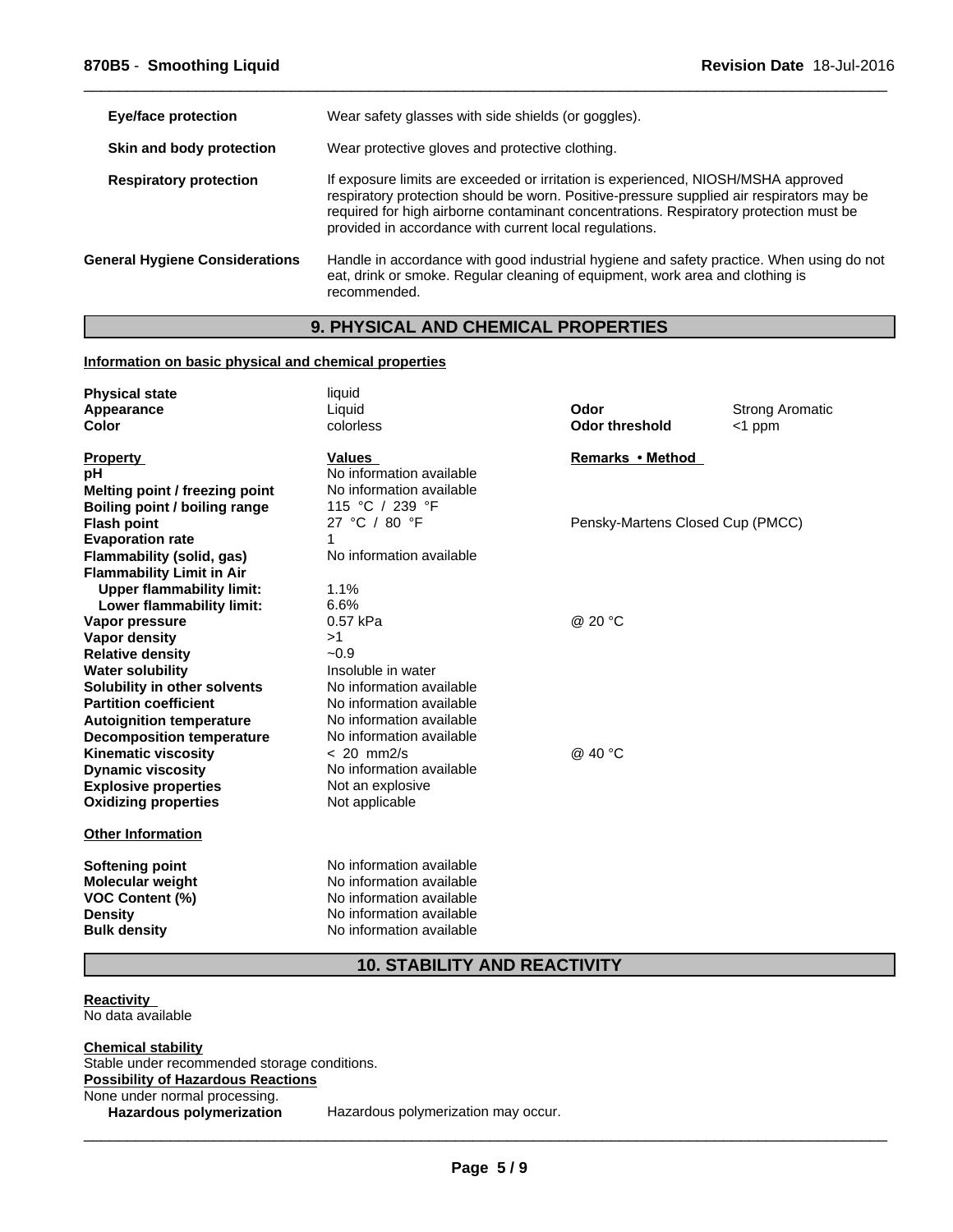# **Conditions to avoid**

# Heat, flames and sparks.

**Incompatible materials** Strong acids. Strong bases. Strong oxidizing agents.

**Hazardous Decomposition Products**

Thermal decomposition can lead to release of irritating and toxic gases and vapors. Carbon monoxide. Carbon dioxide (CO2).

# **11. TOXICOLOGICAL INFORMATION**

 $\overline{\phantom{a}}$  ,  $\overline{\phantom{a}}$  ,  $\overline{\phantom{a}}$  ,  $\overline{\phantom{a}}$  ,  $\overline{\phantom{a}}$  ,  $\overline{\phantom{a}}$  ,  $\overline{\phantom{a}}$  ,  $\overline{\phantom{a}}$  ,  $\overline{\phantom{a}}$  ,  $\overline{\phantom{a}}$  ,  $\overline{\phantom{a}}$  ,  $\overline{\phantom{a}}$  ,  $\overline{\phantom{a}}$  ,  $\overline{\phantom{a}}$  ,  $\overline{\phantom{a}}$  ,  $\overline{\phantom{a}}$ 

# **Information on likely routes of exposure**

# **Product Information**

| Aspiration into lungs can produce severe lung damage.<br>Irritating to eyes.<br>Irritating to skin.<br>Harmful if swallowed. Potential for aspiration if swallowed. | amical Namo         | Oral LD50 | Dermal LD50 | Inhalation LC50 |
|---------------------------------------------------------------------------------------------------------------------------------------------------------------------|---------------------|-----------|-------------|-----------------|
|                                                                                                                                                                     | Ingestion           |           |             |                 |
|                                                                                                                                                                     | <b>Skin contact</b> |           |             |                 |
|                                                                                                                                                                     | Eye contact         |           |             |                 |
| Irritating to respiratory system. May cause drowsiness or dizziness. Harmful by inhalation.                                                                         | <b>Inhalation</b>   |           |             |                 |

| Chemical Name       | Oral LD50                     | Dermal LD50 | <b>Inhalation LC50</b>       |
|---------------------|-------------------------------|-------------|------------------------------|
| Styrene<br>100-42-5 | ' Rat<br>1000 mg/kg<br>-<br>= |             | [Rat )<br>\ 4 h<br>ma/L<br>= |

#### **Information on toxicological effects**

**Symptoms** Vapors may cause drowsiness and dizziness. Coughing and/ or wheezing. May cause skin irritation. May cause redness and tearing of the eyes.

## **Delayed and immediate effects as well as chronic effects from short and long-term exposure**

| <b>Sensitization</b>                                                                           |                                                                                                                                                                                                                      | Based on available data, the classification criteria are not met.                                              |                                                                                            |   |  |  |
|------------------------------------------------------------------------------------------------|----------------------------------------------------------------------------------------------------------------------------------------------------------------------------------------------------------------------|----------------------------------------------------------------------------------------------------------------|--------------------------------------------------------------------------------------------|---|--|--|
| Germ cell mutagenicity                                                                         |                                                                                                                                                                                                                      | Based on available data, the classification criteria are not met.                                              |                                                                                            |   |  |  |
| Carcinogenicity                                                                                |                                                                                                                                                                                                                      | The table below indicates whether each agency has listed any ingredient as a carcinogen.                       |                                                                                            |   |  |  |
| <b>Chemical Name</b>                                                                           | <b>ACGIH</b>                                                                                                                                                                                                         | <b>IARC</b><br><b>NTP</b><br><b>OSHA</b>                                                                       |                                                                                            |   |  |  |
| Styrene<br>100-42-5                                                                            |                                                                                                                                                                                                                      | Group 2B                                                                                                       | Reasonably Anticipated                                                                     | X |  |  |
| Group 2B - Possibly Carcinogenic to Humans<br>NTP (National Toxicology Program)<br>X - Present | IARC (International Agency for Research on Cancer)<br>Reasonably Anticipated - Reasonably Anticipated to be a Human Carcinogen<br>OSHA (Occupational Safety and Health Administration of the US Department of Labor) |                                                                                                                |                                                                                            |   |  |  |
| <b>Reproductive toxicity</b>                                                                   |                                                                                                                                                                                                                      |                                                                                                                | Product is or contains a chemical which is a known or suspected reproductive hazard.       |   |  |  |
| <b>STOT - single exposure</b>                                                                  |                                                                                                                                                                                                                      | Respiratory system. Central nervous system.                                                                    |                                                                                            |   |  |  |
| <b>STOT - repeated exposure</b>                                                                |                                                                                                                                                                                                                      | Based on available data, the classification criteria are not met.                                              |                                                                                            |   |  |  |
| <b>Chronic toxicity</b>                                                                        |                                                                                                                                                                                                                      | Avoid repeated exposure. May cause adverse liver effects. Contains a known or suspected<br>reproductive toxin. |                                                                                            |   |  |  |
| <b>Target Organ Effects</b>                                                                    |                                                                                                                                                                                                                      |                                                                                                                | Central nervous system, Eyes, liver, lungs, Reproductive System, Respiratory system, Skin. |   |  |  |
| <b>Aspiration hazard</b>                                                                       |                                                                                                                                                                                                                      | May be fatal if swallowed and enters airways.                                                                  |                                                                                            |   |  |  |
|                                                                                                | Numerical measures of toxicity - Product Information                                                                                                                                                                 |                                                                                                                |                                                                                            |   |  |  |
| ATEmix (oral)<br>ATEmix (inhalation-dust/mist)                                                 | The following values are calculated based on chapter 3.1 of the GHS document.<br>1,139.00 mg/kg<br>$1.95$ mg/l                                                                                                       |                                                                                                                |                                                                                            |   |  |  |

# **12. ECOLOGICAL INFORMATION**

**Ecotoxicity**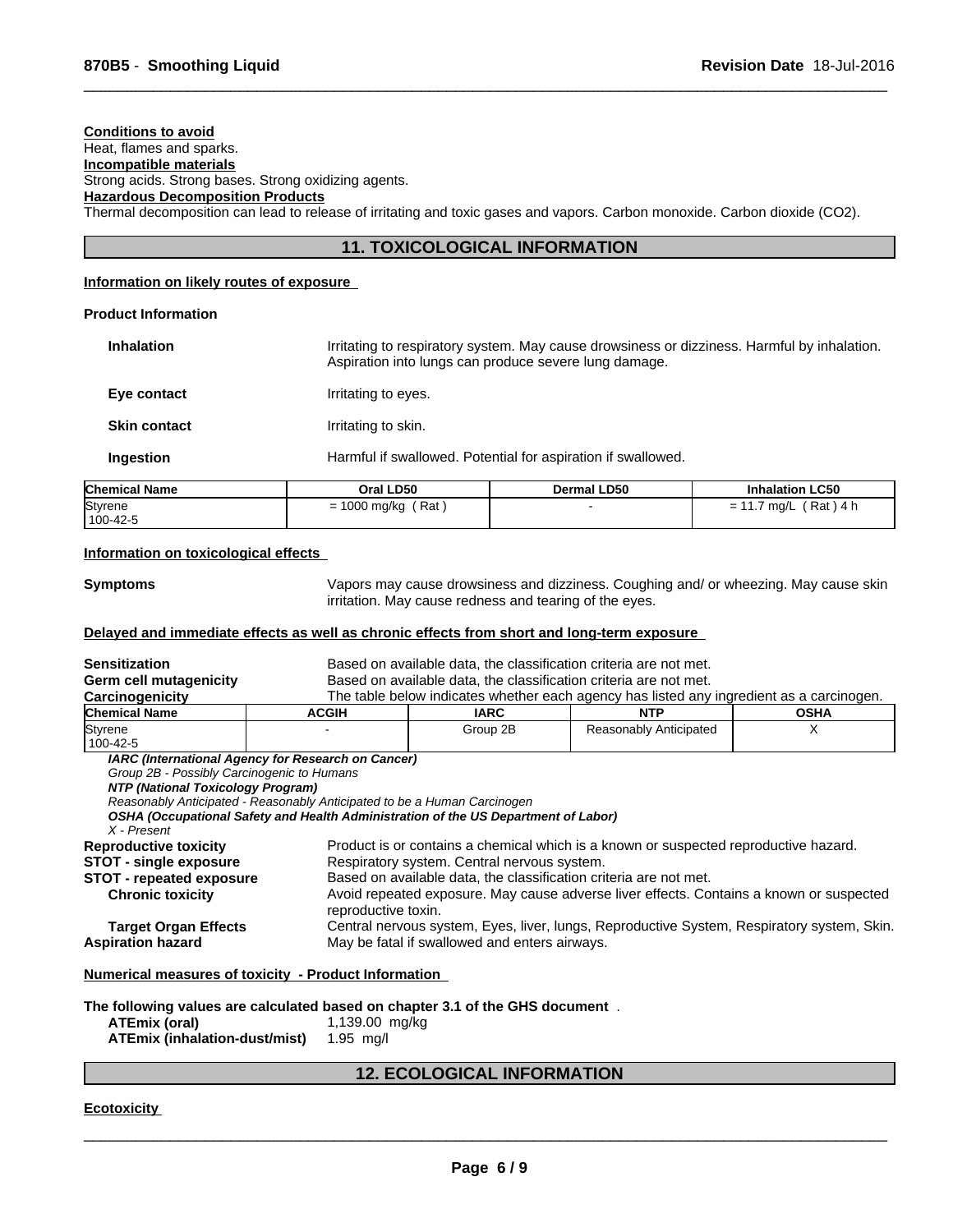Very toxic to aquatic life with long lasting effects

| 0 % of the mixture consists of components(s) of unknown hazards to the aquatic environment |  |  |
|--------------------------------------------------------------------------------------------|--|--|
|                                                                                            |  |  |

| <b>Chemical Name</b> | Algae/aguatic plants              | Fish                                | Crustacea                               |
|----------------------|-----------------------------------|-------------------------------------|-----------------------------------------|
| Styrene              | 1.4: 72 h Pseudokirchneriella     | 19.03 - 33.53: 96 h Lepomis         | $ 3.3 - 7.4 $ : 48 h Daphnia magna mg/L |
| 100-42-5             | subcapitata mg/L EC50 0.72: 96 h  | macrochirus mg/L LC50 static 58.75  | EC50                                    |
|                      | Pseudokirchneriella subcapitata   | - 95.32: 96 h Poecilia reticulata   |                                         |
|                      | mg/L EC50 0.46 - 4.3: 72 h        | mg/L LC50 static 6.75 - 14.5: 96 h  |                                         |
|                      | Pseudokirchneriella subcapitata   | Pimephales promelas mg/L LC50       |                                         |
|                      | mg/L EC50 static 0.15 - 3.2: 96 h | static 3.24 - 4.99: 96 h Pimephales |                                         |
|                      | Pseudokirchneriella subcapitata   | promelas mg/L LC50 flow-through     |                                         |
|                      | mg/L EC50 static                  |                                     |                                         |

 $\overline{\phantom{a}}$  ,  $\overline{\phantom{a}}$  ,  $\overline{\phantom{a}}$  ,  $\overline{\phantom{a}}$  ,  $\overline{\phantom{a}}$  ,  $\overline{\phantom{a}}$  ,  $\overline{\phantom{a}}$  ,  $\overline{\phantom{a}}$  ,  $\overline{\phantom{a}}$  ,  $\overline{\phantom{a}}$  ,  $\overline{\phantom{a}}$  ,  $\overline{\phantom{a}}$  ,  $\overline{\phantom{a}}$  ,  $\overline{\phantom{a}}$  ,  $\overline{\phantom{a}}$  ,  $\overline{\phantom{a}}$ 

# **Persistence and degradability**

No information available.

## **Bioaccumulation**

| <b>Chemical Name</b> | $- - -$<br>n.<br>coefficient |
|----------------------|------------------------------|
| Stvrene<br>100-12-5  | 2.95                         |

# **Other adverse effects**

No information available

# **13. DISPOSAL CONSIDERATIONS**

| Waste treatment methods<br>Disposal of wastes | This material, as supplied, is a hazardous waste according to federal regulations (40 CFR<br>$261$ ). |
|-----------------------------------------------|-------------------------------------------------------------------------------------------------------|
| Contaminated packaging                        | Do not reuse container.                                                                               |
| <b>US EPA Waste Number</b>                    | D001                                                                                                  |

This product contains one or more substances that are listed with the State of California as a hazardous waste.

**UN1263, Paint, 3, III** 

| <b>Chemical Name</b> | <b>California Hazardous Waste Status</b> |
|----------------------|------------------------------------------|
| Stvrene              | Toxic                                    |
| 100-42-5             | lanıtable                                |

# **14. TRANSPORT INFORMATION**

**DOT** 

**Packing Group**<br>Description

| UN/ID no<br>Proper shipping name<br><b>Hazard Class</b><br><b>Packing Group</b><br><b>Special Provisions</b><br><b>Description</b><br><b>Emergency Response Guide</b><br><b>Number</b> | UN1263<br>Paint<br>3<br>Ш<br>B1, B52, IB3, T2, TP1, TP29<br>UN1263, Paint, 3, III<br>128 |
|----------------------------------------------------------------------------------------------------------------------------------------------------------------------------------------|------------------------------------------------------------------------------------------|
| TDG                                                                                                                                                                                    |                                                                                          |
| UN/ID no                                                                                                                                                                               | UN1263                                                                                   |
| Proper shipping name                                                                                                                                                                   | Paint                                                                                    |
| <b>Hazard Class</b>                                                                                                                                                                    | 3                                                                                        |
| <b>Packing Group</b>                                                                                                                                                                   | Ш                                                                                        |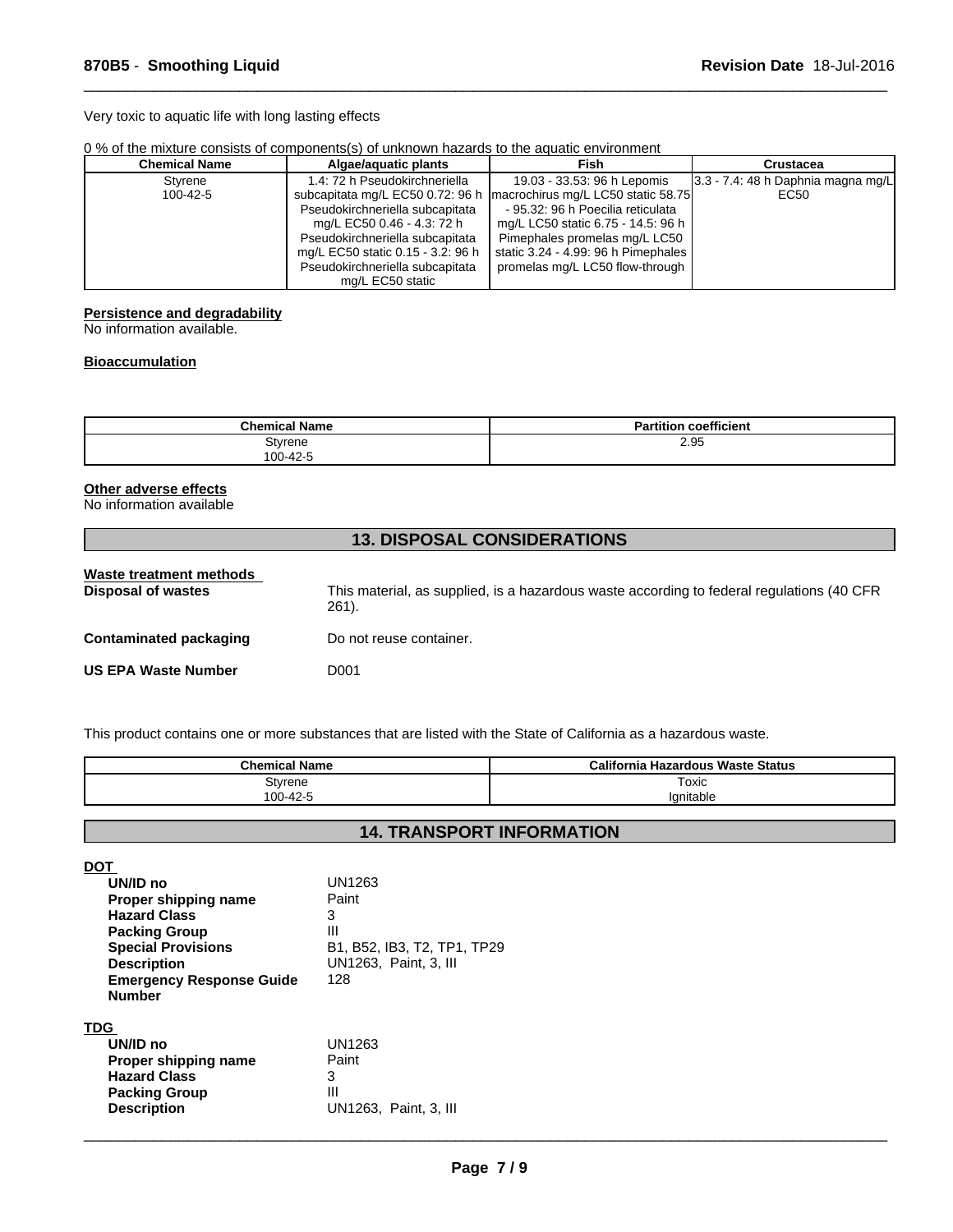| IATA                      |                                   |
|---------------------------|-----------------------------------|
| UN/ID no                  | UN1263                            |
| Proper shipping name      | Paint                             |
| <b>Hazard Class</b>       | 3                                 |
| <b>Packing Group</b>      | Ш                                 |
| <b>ERG Code</b>           | 3L                                |
| <b>Special Provisions</b> | A3, A72, A192                     |
| <b>Description</b>        | UN1263, Paint, 3, III             |
| IMDG                      |                                   |
| UN/ID no                  | UN1263                            |
| Proper shipping name      | Paint                             |
| <b>Hazard Class</b>       | 3                                 |
| <b>Packing Group</b>      | Ш                                 |
| EmS-No                    | $F-E$ , $S-E$                     |
| <b>Special Provisions</b> | 163, 223, 955                     |
| <b>Description</b>        | UN1263, Paint, 3, III (27°C c.c.) |

# **15. REGULATORY INFORMATION**

 $\overline{\phantom{a}}$  ,  $\overline{\phantom{a}}$  ,  $\overline{\phantom{a}}$  ,  $\overline{\phantom{a}}$  ,  $\overline{\phantom{a}}$  ,  $\overline{\phantom{a}}$  ,  $\overline{\phantom{a}}$  ,  $\overline{\phantom{a}}$  ,  $\overline{\phantom{a}}$  ,  $\overline{\phantom{a}}$  ,  $\overline{\phantom{a}}$  ,  $\overline{\phantom{a}}$  ,  $\overline{\phantom{a}}$  ,  $\overline{\phantom{a}}$  ,  $\overline{\phantom{a}}$  ,  $\overline{\phantom{a}}$ 

| <b>International Inventories</b> |          |
|----------------------------------|----------|
| <b>TSCA</b>                      | Complies |
| <b>DSL/NDSL</b>                  | Complies |
| <b>EINECS/ELINCS</b>             | Complies |
| <b>IECSC</b>                     | Complies |
| <b>KECL</b>                      | Complies |
| <b>PICCS</b>                     | Complies |
| <b>AICS</b>                      | Complies |

**Legend:** 

**TSCA** - United States Toxic Substances Control Act Section 8(b) Inventory **DSL/NDSL** - Canadian Domestic Substances List/Non-Domestic Substances List **EINECS/ELINCS** - European Inventory of Existing Chemical Substances/European List of Notified Chemical Substances **ENCS** - Japan Existing and New Chemical Substances **IECSC** - China Inventory of Existing Chemical Substances **KECL** - Korean Existing and Evaluated Chemical Substances **PICCS** - Philippines Inventory of Chemicals and Chemical Substances **AICS** - Australian Inventory of Chemical Substances

# **US Federal Regulations**

## **SARA 313**

Section 313 of Title III of the Superfund Amendments and Reauthorization Act of 1986 (SARA). This product contains a chemical or chemicals which are subject to the reporting requirements of the Act and Title 40 of the Code of Federal Regulations, Part 372

| <b>Chemical Name</b>                  | <b>SARA 313 - Threshold Values %</b> |  |
|---------------------------------------|--------------------------------------|--|
| Styrene - 100-42-5                    | 0.1                                  |  |
| <b>SARA 311/312 Hazard Categories</b> |                                      |  |
| Acute health hazard                   | Yes                                  |  |
| <b>Chronic Health Hazard</b>          | Yes                                  |  |
| <b>Fire hazard</b>                    | Yes                                  |  |
| Sudden release of pressure hazard     | No                                   |  |
| <b>Reactive Hazard</b>                | No                                   |  |

# **CWA (Clean Water Act)**

This product contains the following substances which are regulated pollutants pursuant to the Clean Water Act (40 CFR 122.21 and 40 CFR 122.42)

| <b>Chemical Name</b> | <b>CWA - Reportable</b><br>Quantities | $CWA -$<br><b>Toxic Pollutants</b> | <b>CWA - Priority Pollutants</b> | <b>CWA - Hazardous</b><br><b>Substances</b> |
|----------------------|---------------------------------------|------------------------------------|----------------------------------|---------------------------------------------|
| Stvrene<br>100-42-5  | 1000 lb                               |                                    |                                  |                                             |